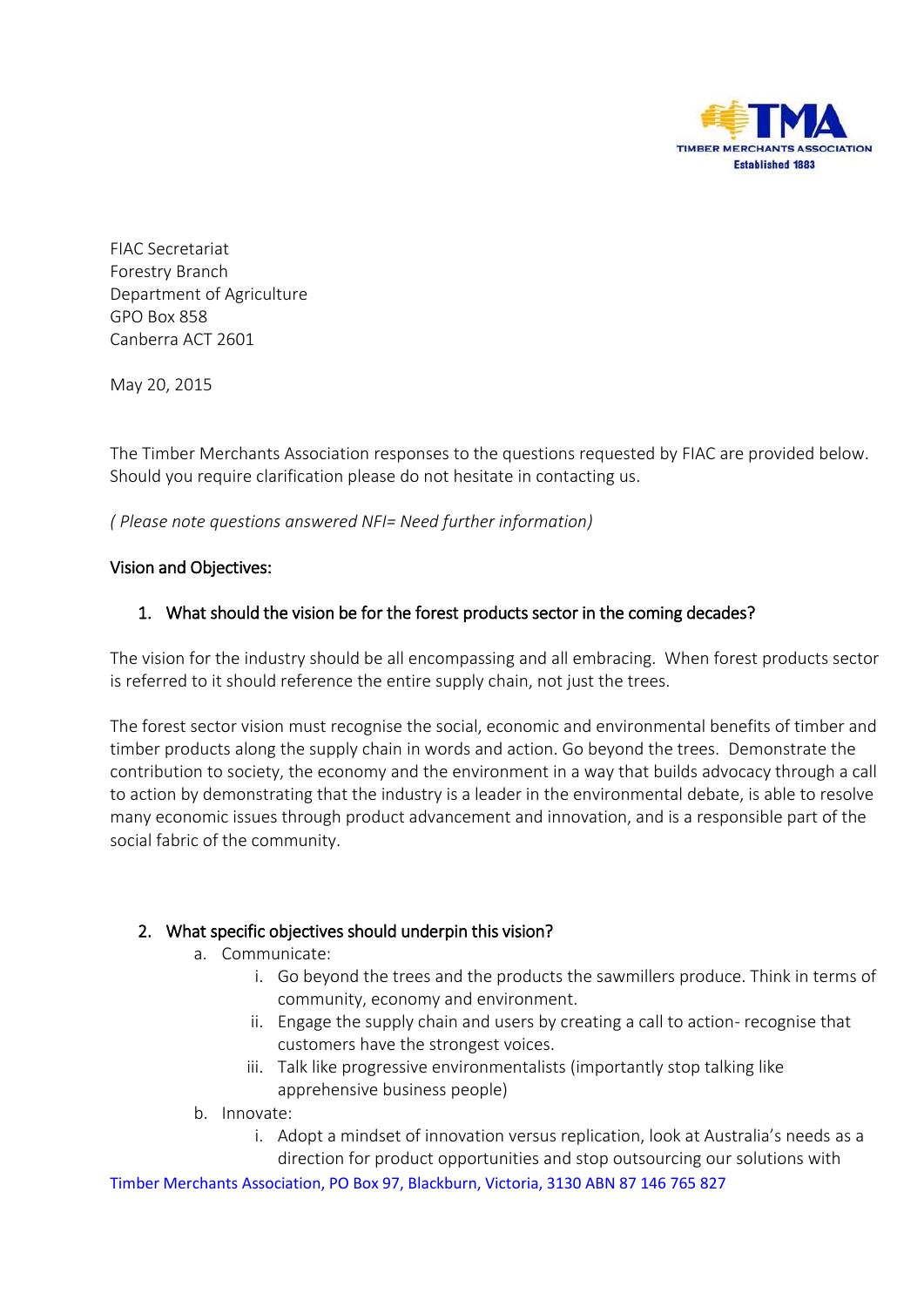

products that just don't match what we need(oddly solve many of Australia's needs and you solve problems with Global impact).

- ii. Innovate aggressively through collaboration with and active listening to the supply chain (innovation does not always have an obvious economic benefit – the more collaboration the more tuned the innovation becomes.
- c. Train:
	- i. Encourage a mindset of training and development along the supply chain so that product knowledge is better than what the consumer can gain from the internet
- d. Engage:
	- i. The supply chain is often left out of all aspects of the development and delivery of timber products, engage the supply chain and incorporated the voice of the customer in the dynamism of the industry.

#### Market trends and Pressures:

3. What forest products does Australia have a local and/or international competitive advantage in producing?

Those products that solve local problems and local issues in the way our built environment responds to our natural environment. If we find solutions to the built environment that are environmentally friendly, in one of the worlds more hostile environments we can take up a leadership position in a number of significant markets.

## 4. What is the potential demand for forest products in the coming decades?

Enormous; regardless of whether it is imported or locally produced.

## 5. How can Australia best position itself for this demand both nationally and internationally?

Develop unique solutions to the Australian environment and take a leadership position on issues such as energy, water, reuse/recycle, affordability. Use our unique environment to create products that operate across climactic boundaries and provide solutions that confront the planet.

Stop trying to be smart (in a cynical way) be clever about the solutions and find ways to provide solutions that address for example:

- Affordable Housing in cyclonic regions of the world
	- o Housing that is effective in earthquake regions.
	- o Low cost housing to the millions in undeveloped countries
- High cost structures that
	- o have low energy and water usage

Timber Merchants Association, PO Box 97, Blackburn, Victoria, 3130 ABN 87 146 765 827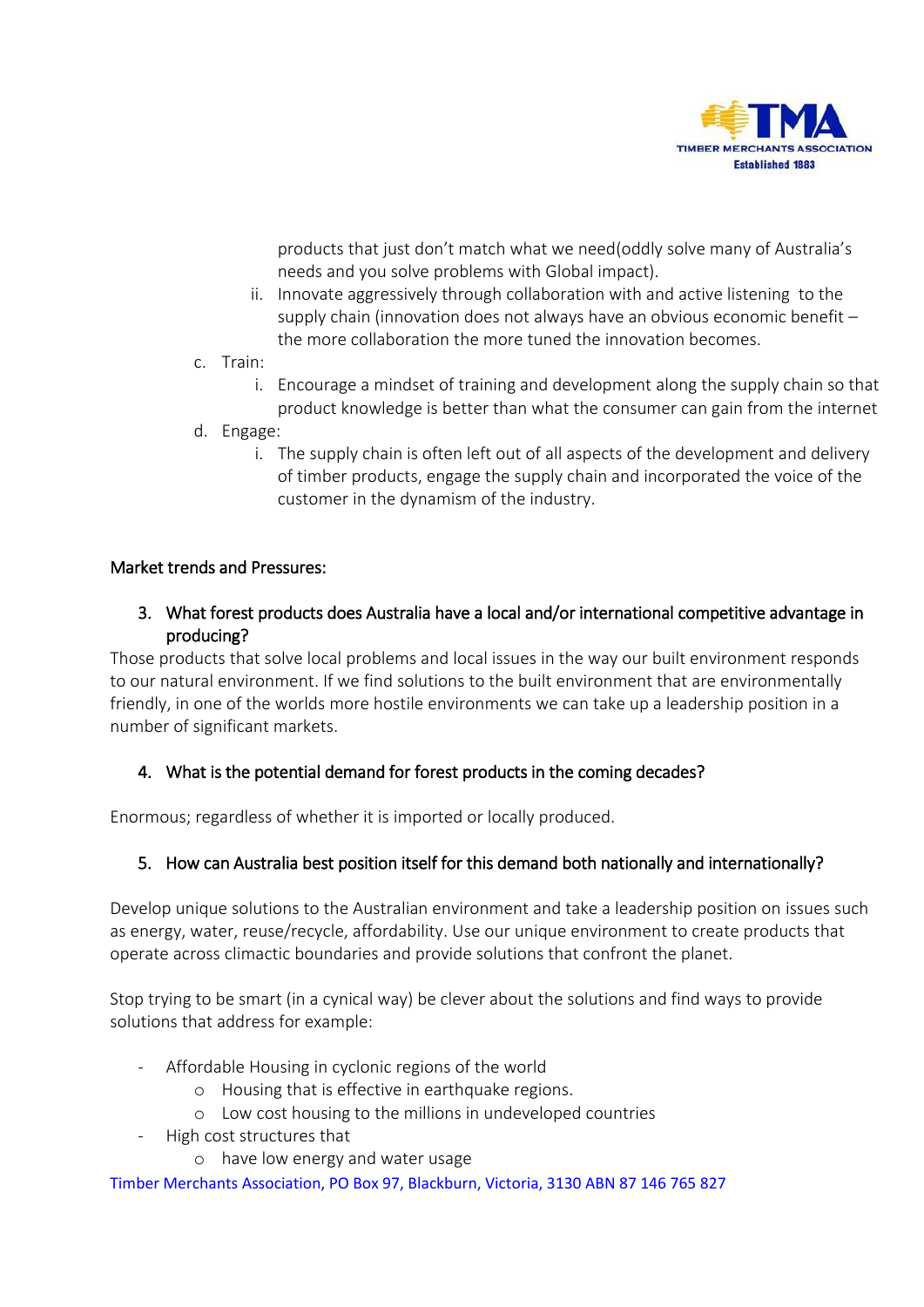

- o That can create a built environment that is suitable for humans as well as other species (lets stop pushing nature away from us!)
- That enable the society to be less wasteful and more productive with its resources.

# 6. What are the drivers or disruptions that will potentially affect supply and/or demand?

- a. A key disruptor to the industry is the pervading thinking that its all about the money. This does not resonate well with the community. The forests are seen as a public asset and a major contributor to resolving issues regarding global warming, so the focus must be on:
	- i. Social value and return
	- ii. Environmental value and return.
	- iii. Community contributions
- b. Think of value and contribution first.
- c. Drivers if you are the environmentalists talk like environmentalists.

#### Emerging uses and markets

#### 7. Which emerging forest products have the greatest potential for Australia?

- a. Those products that address the issues highlighted in question 5.
- b. The supply chain needs more information on the emerging forest products to comment. Particularly for engineered products such as beams and the use of hardwood fibre for stronger performing

## 8. What are some of the barriers to the development and/or uptake of these emerging forest products in Australia?

- a. The supply chain needs more information on the emerging forest products to comment.
- b. See question 6.

## 9. What opportunities exist to better utilise wood resources?

- a. See question 5
- 10. NFI
- 11. NFI
- 12. NFI

#### Innovation, research and development:

13. What are the future research and development needs for Australia's forest products sector, and which of these needs are specific to strengths and opportunities in the Australian context?

Just to reiterate:

Timber Merchants Association, PO Box 97, Blackburn, Victoria, 3130 ABN 87 146 765 827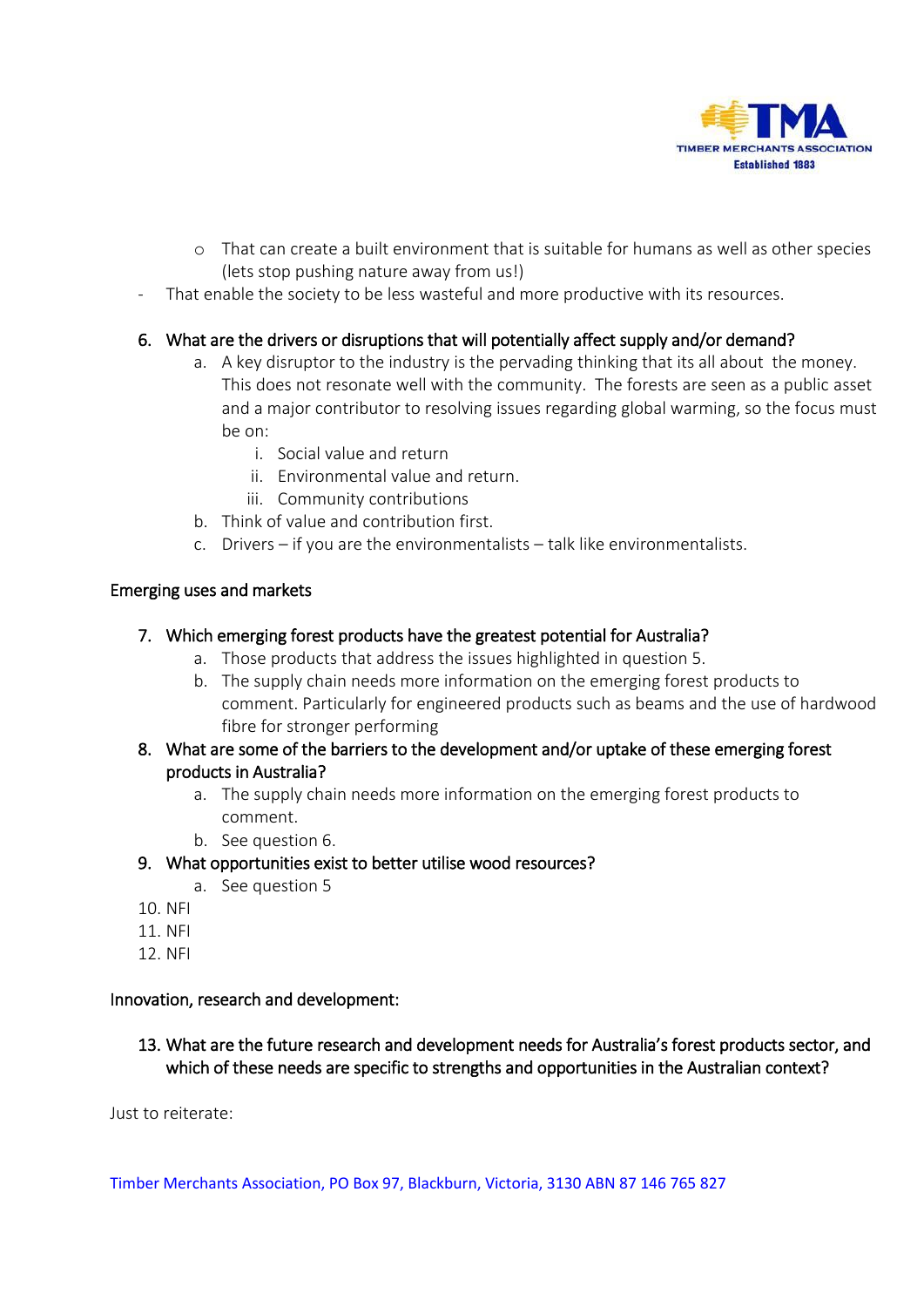

Develop unique solutions to the Australian environment and take a leadership position on issues such as energy, water, reuse/recycle, affordability. Use our unique environment to create products that operate across climactic boundaries and provide solutions that confront the planet.

Stop trying to be smart (in a cynical way) be clever about the solutions and find ways to provide solutions that address for example:

- Affordable Housing in cyclonic regions of the world
	- o Housing that is effective in earthquake regions.
	- o Low cost housing to the millions in undeveloped countries
- High cost structures that
	- o have low energy and water usage
	- o That can create a built environment that is suitable for humans as well as other species (lets stop pushing nature away from us!)
- That enable the society to be less wasteful and more productive with its resources.

# 14. What are the current inhibitors to private sector investment in research, development and extension, and what role if any, does the Australian Government potentially have in addressing these?

- a. Inhibitors include:
	- i. Lack of an innovation mindset with the companies (fear of cannibalisation of existing product lines prohibits true innovation)
	- ii. Risk aversion by the potential investors the Australian culture of and expected reward pervades the ability to excite anyone on the process of ideation.
	- iii. Everyone wants to be a star and get the big rewards without the desire to do the true work of innovation (within the industry)
	- iv. Lack of engagement with the market in the process of innovation many innovations are undertaken independent of the supply and customer chains and miss the opportunity to gain powerful insights in the ideation phases.
	- v. A copyist mentality (this is what has worked overseas) as opposed to the solve the problem mindset.
- b. Governments role:
	- i. Provide real tax incentives to companies undertaking Research. The current tax regime does reward the development side of R&D somewhat but does not give enough rewards to encourage businesses to really invest in opportunities and new product directions.
	- ii. Provide consistent grant funding for innovations and developments, let companies be more involved in the process give more incentive to be part of the process.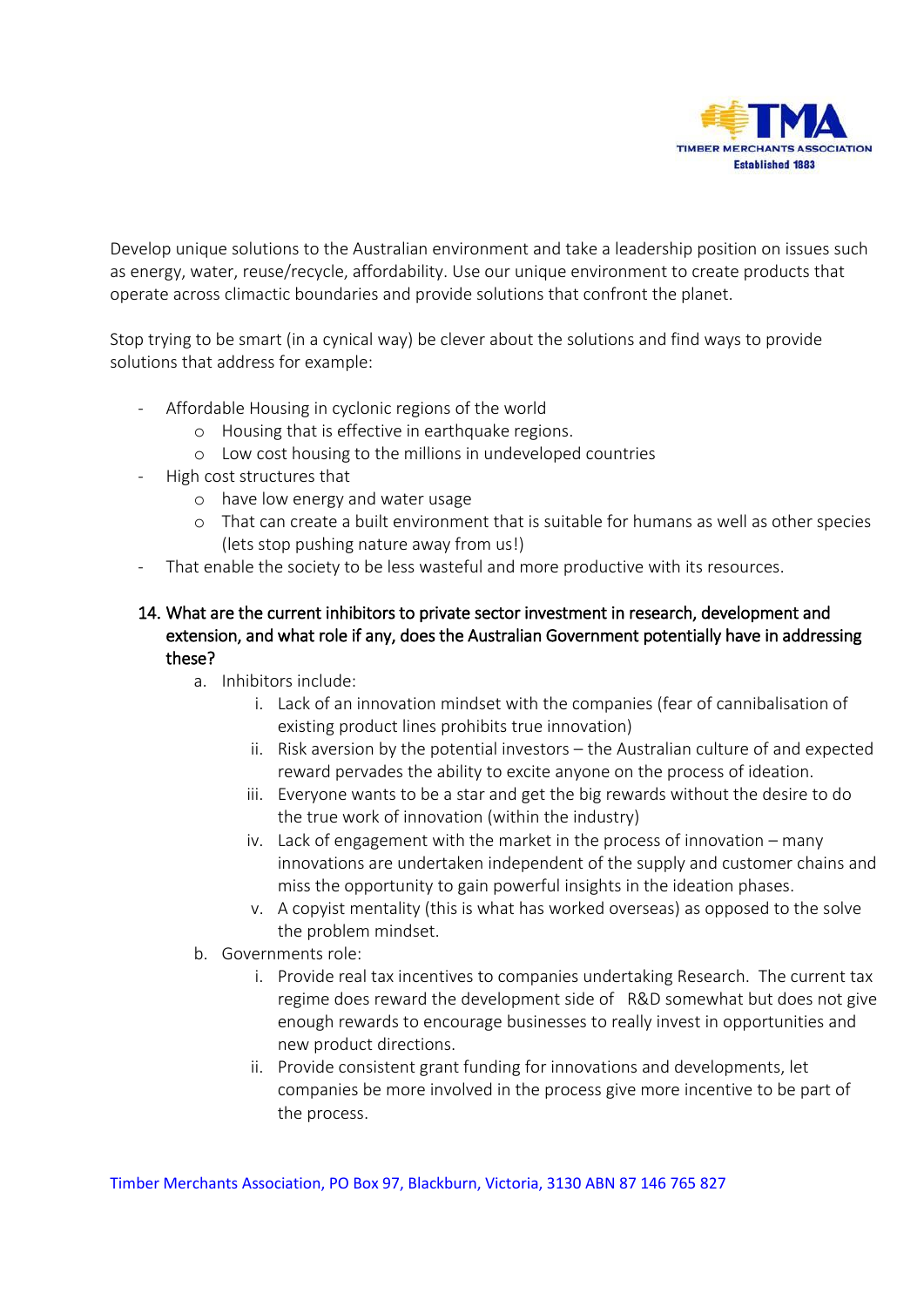

- 15. How can the framework for coordinating Australian Forestry research and development be strengthened?
	- i. NFI

#### Consumer and Community Engagement:

- 16. How can domestic and international consumers be better engaged on the environmental, economic and social credentials of Australian Forest Products.
	- a. Actually consumers really don't care about Forest products, or certification (we have had years of working direct with the consumer – it rarely if ever is raised). Generally, consumers assume that what they see in stores is responsibly obtained. They do care about the item they are purchasing e.g furniture, cabinetry, flooring and they again assume it is responsibly obtained. What does not exist in the Australian forest products sector is a message of value and performance and how that makes a better more environmental product. If you want to engage the consumer, engage with them at the point of interest, and give them a call to action.
	- b. Go beyond the "nice message" ask the consumer to do something.
	- c. International customers love Australia (they really do), but we have a poor customer service and supply approach, we put the money first not the value and then we don't deliver. From flooring to timber products we fail to see the opportunity generated by strong customer engagement and commoditise our thinking much too early.

#### 17. How important are consumer awareness programs to the future prosperity of the sector.

- a. They are not important at all. Feel good messages about the forest doing good things don't work. Why? Because the customer isn't asked to confirm their support with a purchase or engagement. Get the customer engaged in the product by building a true value proposition and you will see that engagement strategies are much more effective. The customer needs a call to action, they don't change perceptions or ideas until they are actually asked to do something.
- b. Prosperity is a consequence of doing the right thing and being recognised for it. Forget trying to be prosperous, focus on being of value then prosperity will come.
- 18. Can Forest Certification be better leveraged to achieve stronger demand and better prices for Australian forest products and if so how?
	- a. Certification is an expectation of the product, it will not increase prices or demand, service and value will.
- 19. NFI
- 20. NFI
- 21. NFI
- 22. NFI
- 23. NFI

## Industry skills and training

Timber Merchants Association, PO Box 97, Blackburn, Victoria, 3130 ABN 87 146 765 827